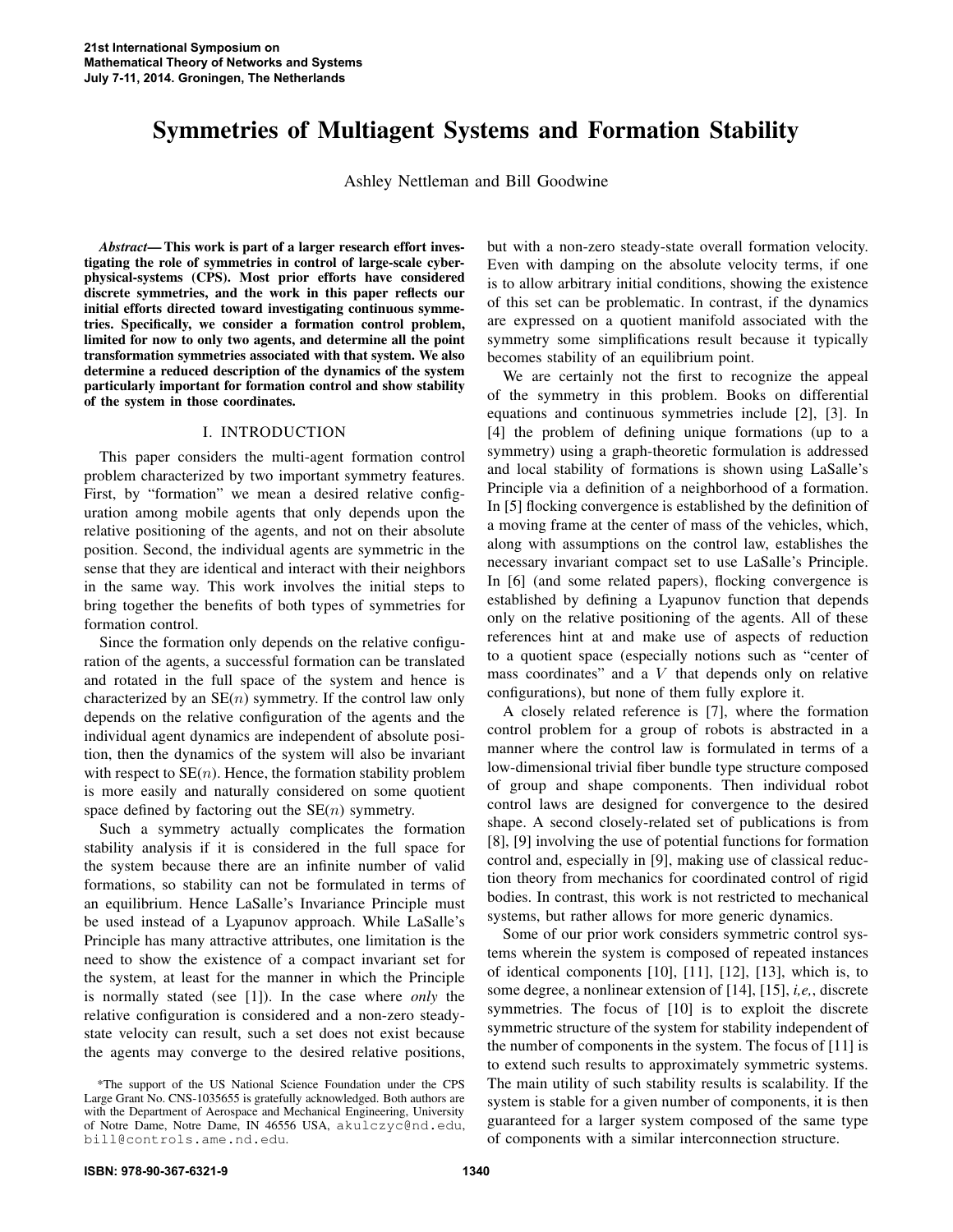

Fig. 1. System with discrete symmetric structure.

### II. SYMMETRIC SYSTEMS

Consider the system illustrated in Figure 1 where each node in the graph represents an agent and each edge represents interactions among the agents.

As detailed in [10], if the inputs and outputs for each agent are related with sufficient regularity, then the system has *periodic interconnections*. If the dynamics of each agent are the same and the system has periodic interconnections, then the system is a *symmetric system* and an equivalence class of symmetric systems can be defined for different numbers of agents. If the system has a positive-definite Lyapunov function with a negative definite derivative and the Lyapunov function can be appropriately decomposed into a sum of terms corresponding to each agent, then it is shown that stability of only one system in the equivalence class implies stability for all members of the equivalence class.

As a specific example, let the formation be defined by a distance metric between an agent  $i$  and the agents in its neighborhood, denoted by  $\mathcal{N}_i$ . For example, in Figure 1,  $\mathcal{N}_i$ contains the two agents in the counter-clockwise direction from  $i$  and the two agents in the clock-wise direction from i. Consider the controlled dynamics of each agent to be

$$
\ddot{x}_i = u_{x,i} = -\dot{x}_i - \sum_{j \in \mathcal{N}_i} (x_i - x_j) d_{ij}
$$

$$
\ddot{y}_i = u_{y,i} = -\dot{y}_i - \sum_{j \in \mathcal{N}_i} (y_i - y_j) d_{ij}
$$

with

$$
d_{ij} = (x_i - x_j)^2 + (y_i - y_j)^2 - \hat{d}_{ij},
$$

where  $\ddot{d}_{ij}$  is the square of the desired distance between agents  $i$  and  $j$ .

For this system, consider

$$
V_i = \frac{1}{2}(\dot{x}_i^2 + \dot{y}_i^2) + \frac{1}{8} \sum_{j \in \mathcal{N}_i} d_{ij}^2,
$$

with  $V = \sum_{i=1}^{N} V_i$ . This then gives

$$
\dot{V} = -\sum_{i=1}^{N} (\dot{x}_i^2 + \dot{y}_i^2).
$$

This is negative semi-definite, which of course means that we cannot infer asymptotic stability from Lyapunov's Theorem. One might infer notions of asymptotic stability properties from LaSalle's Principle. However, it is not straight-forward to define an invariant compact set containing all of the desired formations, as the initial conditions play a significant role in determining where the formation will be in space. In [10] this was addressed in the examples by adding a term to the control attracting the formation to the origin, which allowed for the identification of an invariant compact set which led to the use of LaSalle's Principle. Then, using the discrete symmetry, scaling of  $\mathcal{O}(0)$  was obtained where the order is with respect to the number of agents in the system.

In the present efforts, we want to project the dynamics onto the quotient space defined by the symmetries of the system to allow for similar results without the need for a term attracting the formation to the origin. The goal of the present work is to make use of the symmetries present in the problem to rigorously factor out the dependence of the dynamics and stability analysis on the explicit position of the agents, and instead only depend on the relative position between them. To show some of the details of this approach, we consider a simple two-agent model using the same control approach as above.

For the two agent system, there is only one distance term and control laws simplify to

$$
\ddot{x}_1 = \omega_1 = -\dot{x}_1 - d_{12}(x_1 - x_2)
$$
  
\n
$$
\ddot{y}_1 = \omega_2 = -\dot{y}_1 - d_{12}(y_1 - y_2)
$$
  
\n
$$
\ddot{x}_2 = \omega_3 = -\dot{x}_2 - d_{21}(x_2 - x_1)
$$
  
\n
$$
\ddot{y}_2 = \omega_4 = -\dot{y}_2 - d_{21}(y_2 - y_1)
$$
\n(1)

with

$$
d_{12} = (x_1 - x_2)^2 + (y_1 - y_2)^2 - \hat{d}_{12} = d_{21},
$$

where the  $\omega_i$  terms are defined for use subsequently.

In order to factor out the symmetries present in a system, one must first be able to find and represent the symmetries. It is possible to represent Lie symmetries by an infinitesimal point transformation in terms of at least one parameter. For example, the rotational symmetry in the plane can be represented by the point transformation

$$
\tilde{x}(x, y; \varepsilon) = x \cos \varepsilon - y \sin \varepsilon
$$
  

$$
\tilde{y}(x, y; \varepsilon) = x \sin \varepsilon + y \cos \varepsilon,
$$

where  $\varepsilon$  can be thought of as the angle of rotation. A function,  $f(x, y) = 0$  has a rotational symmetry if  $f(x, y) =$  $f(\tilde{x}, \tilde{y}) = 0$  for the point transformation defined above.

It is also possible to represent the symmetry as a linear operator, called a generator and denoted by  $X$ . The generator can be found from the point transformation or a general form can be assumed to find all of the symmetries of a system. The generator can be defined by terms in the Taylor series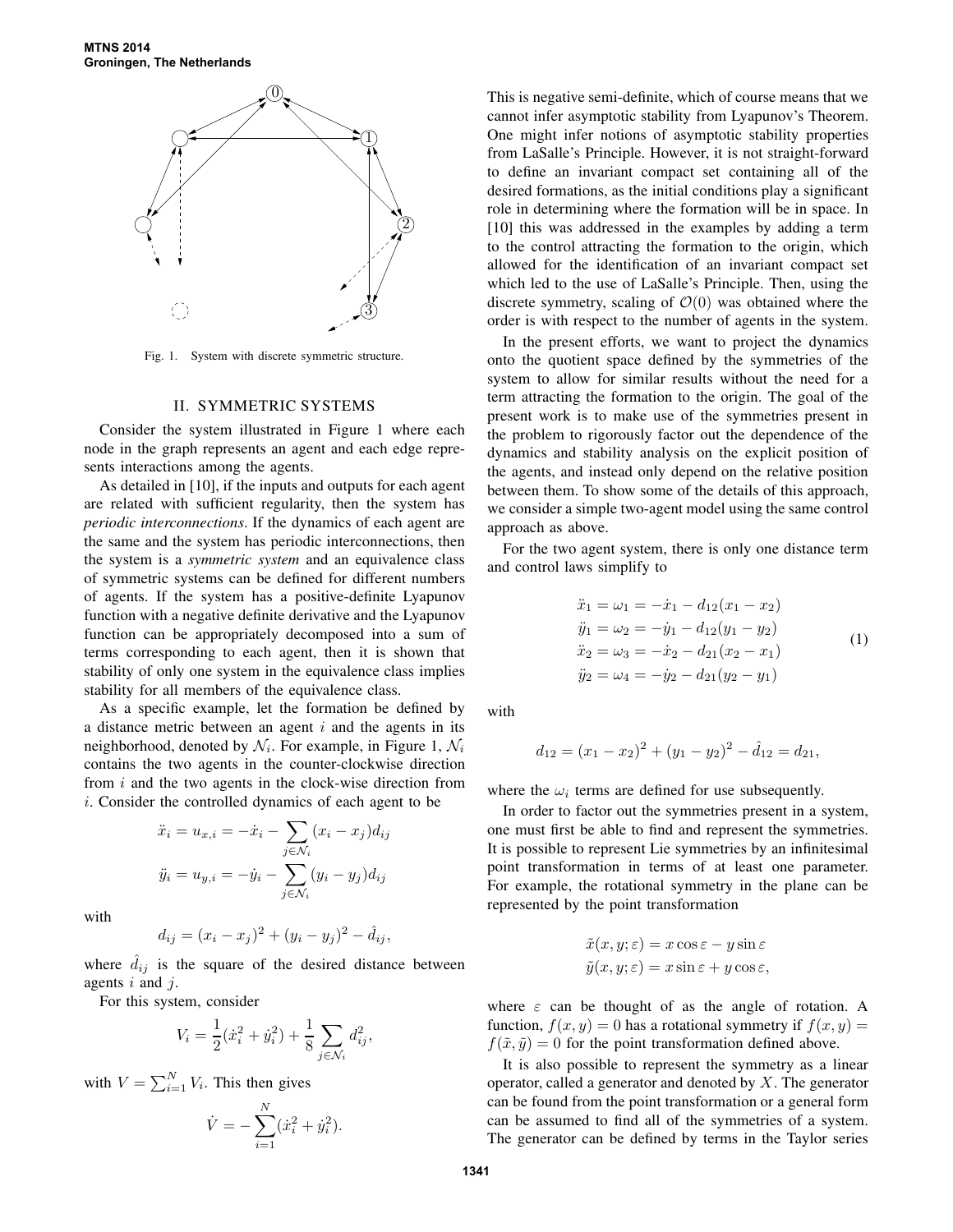expansion of the point transformation about  $\varepsilon = 0$ . Consider

$$
\tilde{x}(x, y; \varepsilon) = \tilde{x}(x, y; 0) + \left. \frac{\partial \tilde{x}}{\partial \varepsilon} \right|_{\varepsilon=0} (\varepsilon - 0) + \cdots
$$

$$
= x + \varepsilon \eta_1(x, y) + \cdots
$$

$$
= x + \varepsilon X x + \cdots
$$

$$
\tilde{y}(x, y; \varepsilon) = \tilde{y}(x, y; 0) + \left. \frac{\partial \tilde{y}}{\partial \varepsilon} \right|_{\varepsilon=0} (\varepsilon - 0) + \cdots
$$

$$
= y + \varepsilon \eta_2(x, y) + \cdots
$$

$$
= y + \varepsilon X y + \cdots,
$$

which gives

$$
X = \eta_1(x, y)\frac{\partial}{\partial x} + \eta_2(x, y)\frac{\partial}{\partial y}.
$$

Note that is also possible to have a transformation in the independent variable. The rest of this paper is limited to point transformations in the dependent variables or a shift in one independent variable. More general transformations in the independent variables are possible, which introduce some complexities. These do not apply to the system we are considering, and therefore not included in this paper.

The check for whether a function,  $f(x, y) = 0$ , has the symmetry defined by a generator, X, is simply  $Xf = 0$ , which is satisfied if the gradient of the function is orthogonal to the tangent to the action of the point transformation. For a rotational symmetry, the generator is

$$
X = -y\frac{\partial}{\partial x} + x\frac{\partial}{\partial y}.
$$

In order to apply the generator to differential equations, we must first prolong it to include derivatives. This is done by taking the Taylor series expansion of the expressions for transforming the derivatives. For an independent variable t, the expression for the prolongation of the generator is

$$
X = \eta_1(x, y) \frac{\partial}{\partial x} + \eta_2(x, y) \frac{\partial}{\partial y} + \frac{d}{dt} (\eta_1(x, y)) \frac{\partial}{\partial x'} + \frac{d}{dt} (\eta_2(x, y)) \frac{\partial}{\partial y'} + \cdots,
$$

provided that there is either no transformation in the independent variable or only a shift by a constant scalar. It is possible to prolong the generator when this is not the case, however, for brevity it is not included. For further details, see [3].

The prolongation of the rotational symmetry is then

$$
X = -y\frac{\partial}{\partial x} + x\frac{\partial}{\partial y} - y'\frac{\partial}{\partial x'} + x'\frac{\partial}{\partial y'} - y''\frac{\partial}{\partial x''} + x''\frac{\partial}{\partial y''},
$$

where prime denotes the derivative with respect to time, t.

A differential equation,  $H = 0$ , has a symmetry defined by a generator, X, if  $XH = 0$ . Note that for systems of differential equations,  $H_1 = 0, H_2 = 0$ , it is possible that  $XH_1 = H_2$ , which equals zero since  $H_2$  equals zero by definition.

One way to find the symmetries of a differential equation is by "solving for  $X$ ." This is done systematically when the differential equation is expressed as a linear operator. This relationship is found by the first integrals,  $f$  of a differential equation and is

$$
Af = \left(\frac{\partial}{\partial t} + y'\frac{\partial}{\partial y} + \dots + y^{(n)}\frac{\partial}{\partial y^{(n-1)}}\right)f = 0.
$$

Note that a system of differential equations can be represented by a single linear operator. Then by use of the skew symmetric Lie commutator,  $[M, N] = MN - NM$ , the symmetries of a differential equation can be found by

$$
[X,A] = \lambda(t,y,y',\ldots,y^{(n-1)})A,
$$

which is equivalent to

$$
X\omega = \eta^{(n)},
$$

where  $H = y^{(n)} - \omega = 0$ . Recall that this  $\omega$  is defined for the example system in Equation (1). For a system of equations, this expression becomes  $X\omega_a = A\eta_a^{(n)}$ , with a as an index.

This equation was used to find all of the symmetries for the two-agent model defined above. The symmetries for this system are

$$
X_1 = \frac{\partial}{\partial t}
$$
  
\n
$$
X_2 = e^{-t}(\frac{\partial}{\partial x_1} + \frac{\partial}{\partial x_2})
$$
  
\n
$$
X_3 = e^{-t}(\frac{\partial}{\partial y_1} + \frac{\partial}{\partial y_2})
$$
  
\n
$$
X_4 = \frac{\partial}{\partial x_1} + \frac{\partial}{\partial x_2}
$$
  
\n
$$
X_5 = \frac{\partial}{\partial y_1} + \frac{\partial}{\partial y_2}
$$
  
\n
$$
X_6 = -y_1\frac{\partial}{\partial x_1} + x_1\frac{\partial}{\partial y_1} - y_2\frac{\partial}{\partial x_2} + x_2\frac{\partial}{\partial y_2}
$$
  
\n
$$
X_7 = (y_1 + y_2)(\frac{\partial}{\partial x_1} + \frac{\partial}{\partial x_2})
$$
  
\n
$$
X_8 = (x_1 + x_2)(\frac{\partial}{\partial y_1} + \frac{\partial}{\partial y_2})
$$
  
\n
$$
X_9 = (x_1 + x_2)(\frac{\partial}{\partial x_1} + \frac{\partial}{\partial x_2})
$$
  
\n
$$
X_{10} = (y_1 + y_2)(\frac{\partial}{\partial y_1} + \frac{\partial}{\partial y_2}).
$$

The generators  $X_1, X_4$ , and  $X_5$  correspond to a translation in time and the  $x$ - and  $y$ -directions, respectively. Planar rotation is represented by  $X_6$ .

It is possible to express the dynamics of the two-agent model in a reduced set of coordinates that have the same symmetries. An obvious choice for the first coordinate is a distance metric,  $d_{12}$ . The derivative of the distance is also invariant to the group actions as is a third variable that is a function of the distance and its derivative. Hence, we take

$$
q_1 = d_{12} = (x_1 - x_2)^2 + (y_1 - y_2)^2 - \hat{d}_{12}
$$
  
\n
$$
q_2 = (x_1 - x_2)(\dot{x}_1 - \dot{x}_2) + (y_1 - y_2)(\dot{y}_1 - \dot{y}_2)
$$
  
\n
$$
q_3 = (\dot{x}_1 - \dot{x}_2)^2 + (\dot{y}_1 - \dot{y}_2)^2 + \hat{d}_{12}^2,
$$